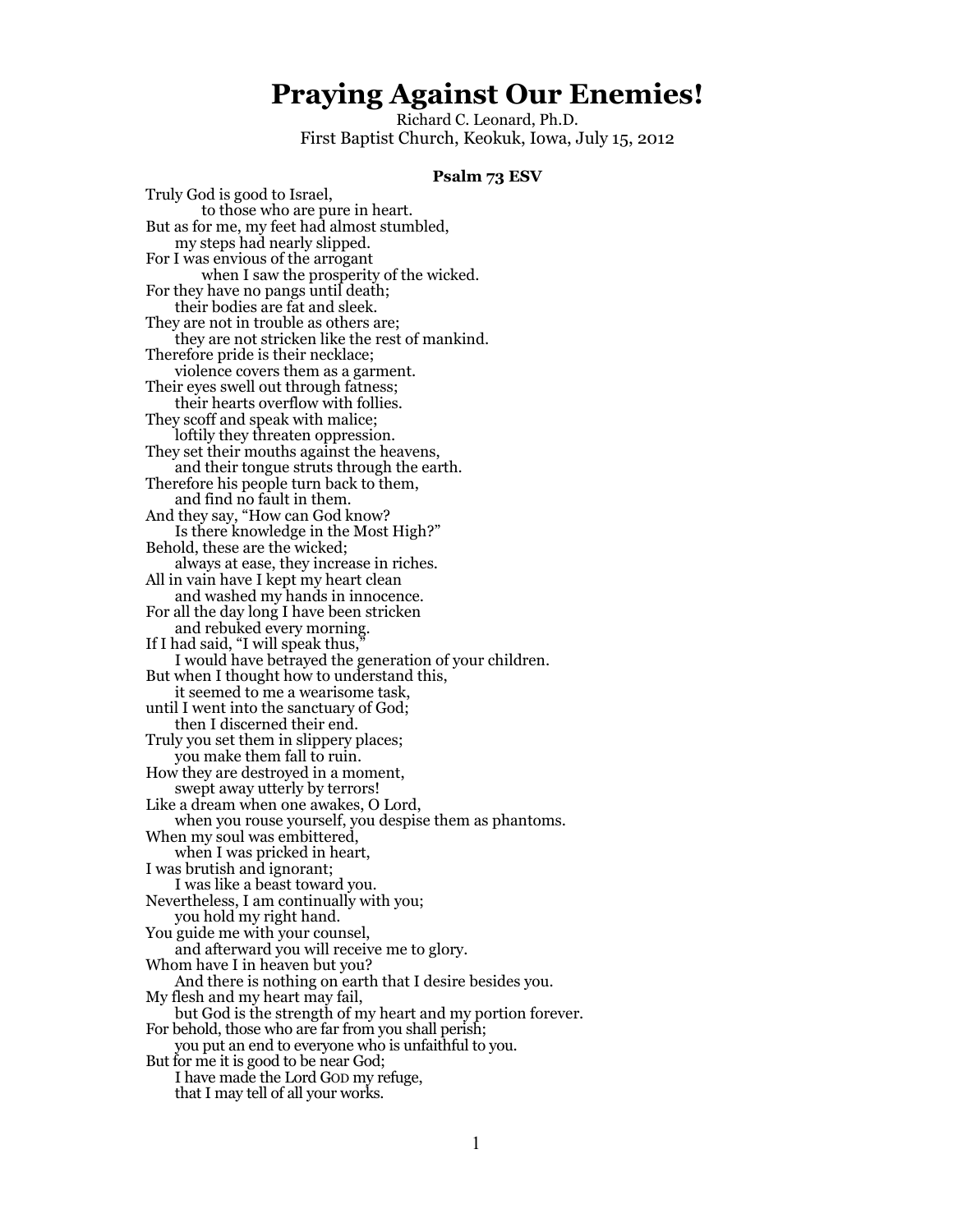*May his days be few; may another take his office! May his children be fatherless and his wife a widow! May his children wander about and beg, seeking food far from the ruins they inhabit! May the creditor seize all that he has; may strangers plunder the fruits of his toil! Let there be none to extend kindness to him, nor any to pity his fatherless children! May his posterity be cut off; may his name be blotted out in the second generation!* (Psalm 109:8-12)

How often we pray the comforting words of the beloved Psalm 23, "The Lord is my shepherd; I shall not want." Or how often we worship with the rousing words of Psalm 100, "Enter his gates with thanksgiving, and his courts with praise!" But if someone had wronged you, would you pray that prayer I just read from Psalm 109?

\_\_\_\_\_\_\_\_\_\_\_\_\_\_\_\_\_\_\_\_\_\_\_\_\_\_\_\_\_\_\_\_\_\_\_\_\_\_\_\_

Probably you wouldn't. These words would strike most Christians as vindictive, unforgiving, and meanspirited. They seem unworthy of Jesus, who taught us to love our enemies and pray for those who treat us badly (Matthew 5:44). Such expressions in the psalms have perplexed Christians across the centuries. When John Wesley prepared a collection of psalms for the use of American Methodists he removed many with similar wording, because he considered them unfit for the lips of Christian worshipers.

We're speaking here about a group of psalms that scholars call the "psalms of imprecation," or cursing psalms that call for bad things to happen to the enemies of the worshiper. They include all or part of such psalms as 35, 55, 69, 73, 94, 109, 120, and 139.

We might have the same response to these psalms as John Wesley. We might think they're kind of an embarrassment to Christians, who are supposed to epitomize a gospel of love and gentleness toward others — even those who despise us. We might consider these psalms a holdover from a less developed faith of Old Testament Israel. So we might be reluctant to read them, or pray through them, believing that in so doing we'd be falling short of the standard Jesus Christ and the apostles have set for us in the New Testament.

But Psalm 109 and others like it won't just go away. They're part of the Word of God. When the risen Christ told his disciples, "Everything written about me in the law of Moses and the prophets and the psalms must be fulfilled" (Luke 24:44), he didn't add a disclaimer excluding those psalms that I listed. And when the apostles chose another to take the place of Judas, Peter quoted from two of the psalms of imprecation, Psalms 69 and 109, to describe the destiny of Jesus' betrayer. Let's look at Acts 1:15-20:

 *In those days Peter stood up among the brothers (the company of persons was in all about 120) and said, "Brothers, the Scripture had to be fulfilled, which the Holy Spirit spoke beforehand by the mouth of David concerning Judas, who became a guide to those who arrested Jesus. For he was numbered among us and was allotted his share in this ministry." (Now this man acquired a field with the reward of his wickedness, and falling headlong he burst open in the middle and all his bowels gushed out. And it became known to all the inhabitants of Jerusalem, so that the field was called in their own language Akeldama, that is, Field of Blood.) "For it is written in the Book of Psalms, 'May his camp become desolate, and let there be no one to dwell in it'; and 'Let another take his office.'"*

Christ told us to "turn the other cheek" toward our enemies, and Peter, in his First Epistle, reminds us that "when he was reviled, he did not revile in return" (1 Peter 2:23). How might we, as followers of Jesus, still make use of these psalms that seem to call down the vengeance of heaven upon our enemies? Furthermore, can they serve, like other psalms, as a devotional model?

### *Honesty About Life*

One thing we can say about the psalms of imprecation is that they're at least honest about life. Most of us know what it means to experience rejection, to be falsely accused, to have somebody take unfair advantage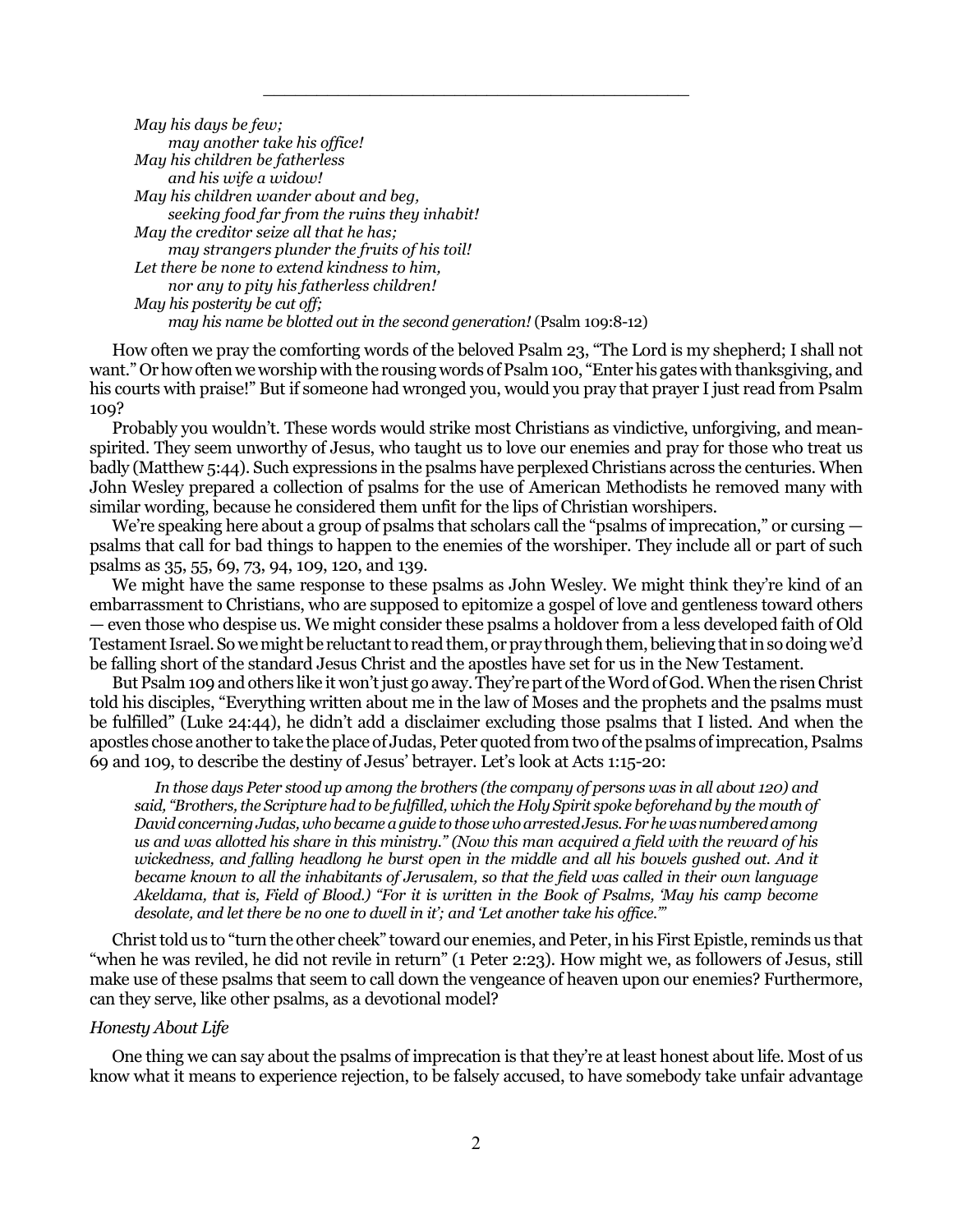of us, or to be wounded in other ways by the actions and attitudes of others when we meant them no harm. The Psalms express our feelings when this happens. Take these words from Psalm 120:

*Deliver me, O LORD, from lying lips, from a deceitful tongue. . . . Too long have I had my dwelling among those who hate peace. I am for peace; but when I speak, they are for war!* (Psalm 120:2, 6-7)

We've gotten a raw deal, and we're angry. We may pretend to ourselves, and others, that we love even those who've wronged us. But the human heart is deceitful, as Jeremiah warns:

*The heart is deceitful above all things, and desperately sick; who can understand it? "I the Lord search the heart and test the mind, to give every man according to his ways, according to the fruit of his deeds"* (Jeremiah 17:9-10).

Bringing our resentment into our prayers might just be dealing honestly with God about where we're coming from. It might be a step towards getting past our anger to a healthier outlook.

# *The Voice of the Faithful*

But the psalms aren't just about our personal hurts. They took shape in the context of the worship of Israel, a people who had made a covenant to serve the Lord together. The voice we hear in them speaks for the whole community of faith. Traditionally that voice is that of the king, specifically David the warrior, as in Psalm 35:

*Draw the spear and javelin against my pursuers! Say to my soul, "I am your salvation!" Let them be put to shame and dishonor who seek after my life! Let them be turned back and disappointed who devise evil against me!* (Psalm 35:3-4)

If you belong to a community, and the whole community is under attack, then your pursuer isn't your personal enemy but the enemy of all who belong to your group. So the persecutors David is talking about aren't just his enemies, but the enemies of all the people of God. In fact, they're the *enemies of the Lord,* and of all who belong to the Lord. So the worshiper hates them not because they've attacked him personally, but because they oppose the Lord and his purposes, as in Psalm 139:

*Do I not hate those who hate you, O Lord? And do I not loathe those who rise up against you? I hate them with complete hatred; I count them my enemies* (Psalm 139:21-22).

The adversaries are merciless and cruel. Moreover, they are proud and self-sufficient. They have no use for the Lord; in fact, God isn't even on their radar screen. Listen to Psalm 94:

*O Lord, how long shall the wicked, how long shall the wicked exult? They pour out their arrogant words; all the evildoers boast. They crush your people, O Lord, and afflict your heritage. They kill the widow and the sojourner, and murder the fatherless; and they say, "The Lord does not see; the God of Jacob does not perceive"* (Psalm 94:3-7).

But the worshiper is submitted to the Lord in a trusting relationship. Unlike the adversary, he or she is the servant of the Lord. Still, the servant has experienced a vicious attack that makes even him wonder whether God knows, or cares, about his plight. Did you ever find yourself in a situation where you could have uttered these words from Psalm 69, or Psalm 13?

*Hide not your face from your servant; for I am in distress, make haste to answer me. Draw near to my soul, redeem me, ransom me because of my enemies!* (Psalm 69:17-18)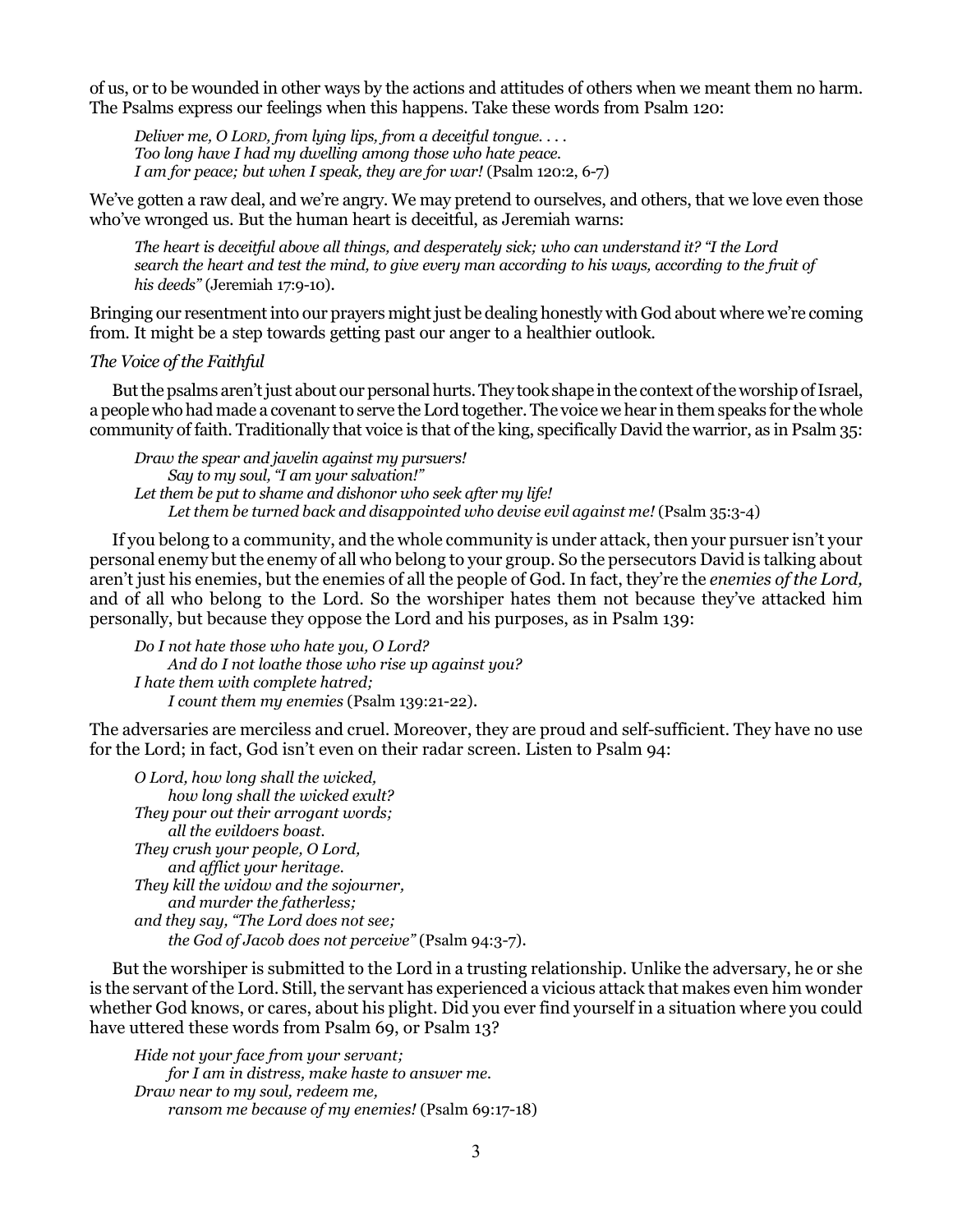### *How long, O Lord? Will you forget me forever? How long will you hide your face from me?* (Psalm 13:1)

Reading these words, we understand how it is that Jesus can explain to his followers, "Everything written about me in the psalms must be fulfilled." For Jesus, like David, is called the Servant – another title of Messiah, or the anointed one (Acts 4:24-20). And, like the servant in the psalms of imprecation, Christ on the cross cries out with the words of another psalm:

#### *My God, my God, why have you forsaken me?* (Psalm 22:1)

Jesus had powerful enemies with a vested interest in maintaining their status as the authorized spokesmen for their tradition. Jesus threatened them, because he sought to redirect that tradition to its original purpose, to bring the blessing of God's presence to all peoples. And he paid the price in his own humiliating death — a death that, paradoxically, would open the way for the fulfillment of God's purpose. For "in Christ God was reconciling the world to himself" (2 Corinthians 5:19).

### *Christians Have Enemies*

If Jesus had enemies, it comes as no surprise that his followers also have enemies, not just personal enemies but enemies of our faith. The psalms of imprecation can be useful reminders — if we need them — that many people today are prepared to accuse and attack the followers of Jesus. The twentieth century saw persecution of Christians around the world on a scale greater than ever, and it continues into this century.

Even terrorist acts of recent years may be understood as attacks on our faith. In the mind of these Jihadists there's no difference between the influence of Western culture, which they regard as a threat to their way of life, and the Christian faith historically associated with the West. They might be surprised to learn that Christians, too, are often dismayed by the trends of Western culture, as reflected in films or other media. Like the speaker in the Psalms, faithful Christians can be falsely accused of complicity in the injustices of their society.

And, of course, there are those who understand perfectly well what the Christian faith teaches, but who oppose it because its norms don't allow for their personal ambitions or lifestyle choices. Increasingly in North America, Christians and Christian institutions are coming under attack from these people. Of them, the apostle Paul wrote these words in his Letter to the Philippians that remind us of the psalms of imprecation:

*For many, of whom I have often told you and now tell you even with tears, walk as enemies of the cross of Christ. Their end is destruction, their god is their belly, and they glory in their shame, with minds set on earthly things* (Philippians 3:18-19).

But while we, as Christians, may be attacked from outside our camp, the attack may come from the inside as well. Sadly, our accuser sometimes turns out to be a member of our own worshiping community, the person who might be sitting across the aisle or attending the same meeting. Consider Psalm 55:

```
For it is not an enemy who taunts me — 
     then I could bear it;
it is not an adversary who deals insolently with me — 
     then I could hide from him.
But it is you, a man, my equal, 
     my companion, my familiar friend.
We used to take sweet counsel together; 
     within God's house we walked in the throng (Psalm 55:12-14).
```
Personal jealousies, disputes over nuances of doctrine, and slights real or imagined can destroy the unity of the body. We can become alienated from some of our fellow worshipers, or even from the whole congregation. At such times we might feel like praying this way, with Psalm 109:

*They encircle me with words of hate, and attack me without cause. In return for my love they accuse me,*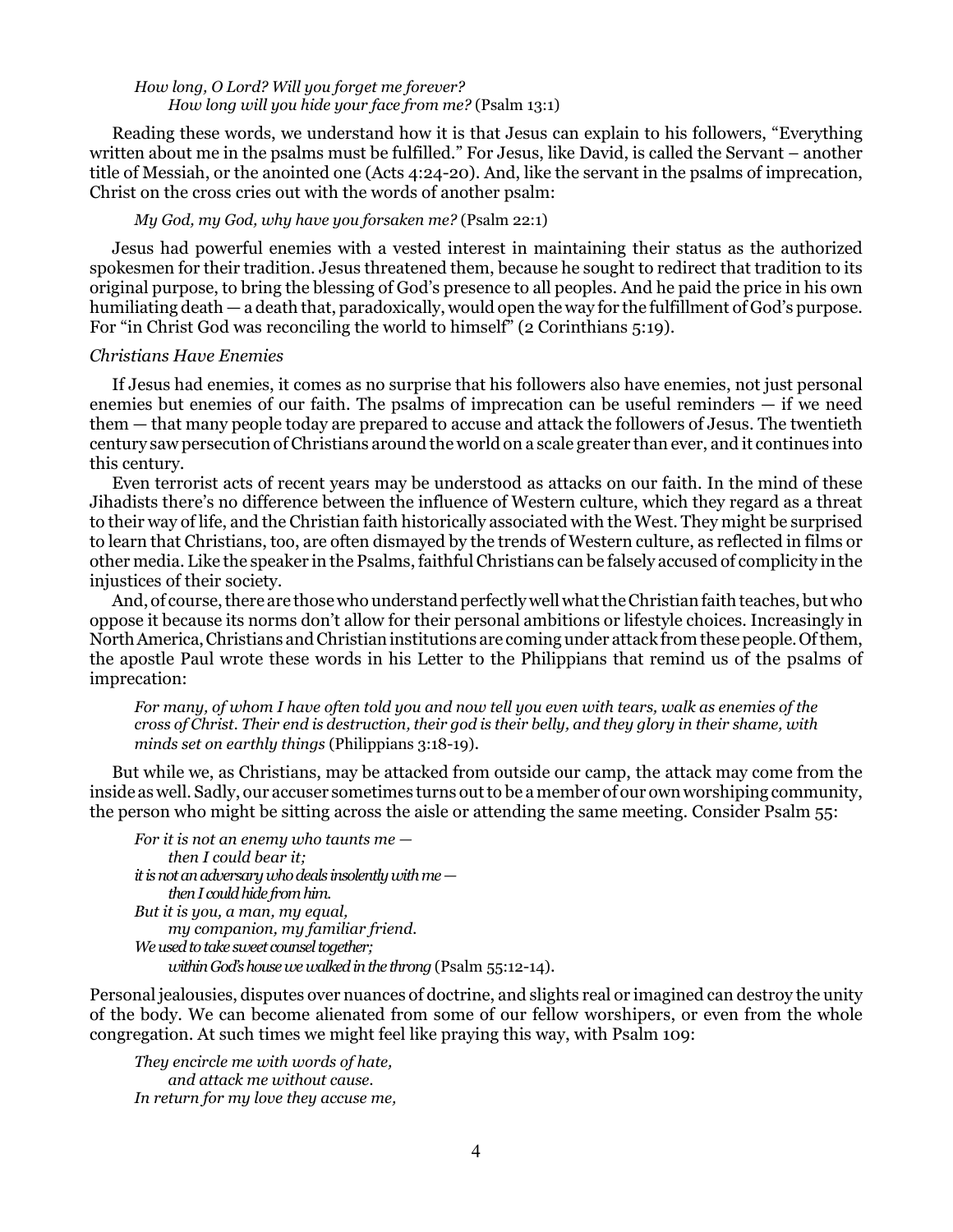*but I give myself to prayer. So they reward me evil for good, and hatred for my love* (Psalm 109:3-5).

# *Identifying the Enemy*

When we experience an attack, we need to know the real source of the accusation. Sometimes we can be our own worst enemy by giving in to negative and vindictive thoughts that aren't worthy of how the Lord has called his people to live. Asaph, the writer of Psalm 73, admits this when he realizes what he's been thinking.

*For I was envious of the arrogant when I saw the prosperity of the wicked. For they have no pangs until death; their bodies are fat and sleek. They are not in trouble as others are; they are not stricken like the rest of mankind. All in vain have I kept my heart clean and washed my hands in innocence. For all the day long I have been stricken and rebuked every morning. If I had said, "I will speak thus," I would have betrayed the generation of your children* (Psalm 73:3-5, 13-15).

So our accuser can be our own insecurity or self-condemnation. Before we lash out at others, tarnishing our Christian identity, we might recall the words of the cartoon character Pogo: "We have met the enemy, and they is us."

When we believe we've been wronged we face an emotional battle. Anger, vindictiveness, and discouragement can easily overtake us. But, whatever the human source of our trouble, the real battle is a spiritual one. Ultimately we're not contending with people but "against the spiritual hosts of wickedness in the heavenly places" (Ephesians 6:12). The "accuser of our brethren" does his best to undermine our Christian testimony. Our attackers may be in unwitting bondage to a hostile power. They may not understand what they're doing, or why. The evil one may be using both *their actions* and *our emotions* to try to undo the work of God. Jesus taught us to pray for deliverance from this evil one, and his brother James echoed our Lord's prayer when he encouraged us, "Resist the devil, and he will flee from you" (James 4:7).

# *God's Answer*

In the heat of emotion we're often tempted to take matters into our own hands, to seek vengeance against those who have attacked or wrongly accused us. From the psalms of imprecation we can learn a different response. For, however menacing the enemy, the speaker in these psalms never threatens to go after his accusers on his own. He always appeals to the Lord to execute justice. His defensive weapon is not the sword, but prayer, as in Psalm 35:

*Awake and rouse yourself for my vindication, for my cause, my God and my Lord! Vindicate me, O Lord, my God, according to your righteousness, and let them not rejoice over me!* (Psalm 35:23-24)

And the worshiper is sure of the Lord's answer. Things may look bleak at the moment. But, in the end, if we leave justice to the Lord it will be done. We will have cause to be thankful. Psalm 109, probably the most vindictive of the psalms of imprecation, ends with this note of thanksgiving and confidence:

*With my mouth I will give great thanks to the Lord; I will praise him in the midst of the throng. For he stands at the right hand of the needy one, to save him from those who condemn his soul to death* (Psalm 109:30-31).